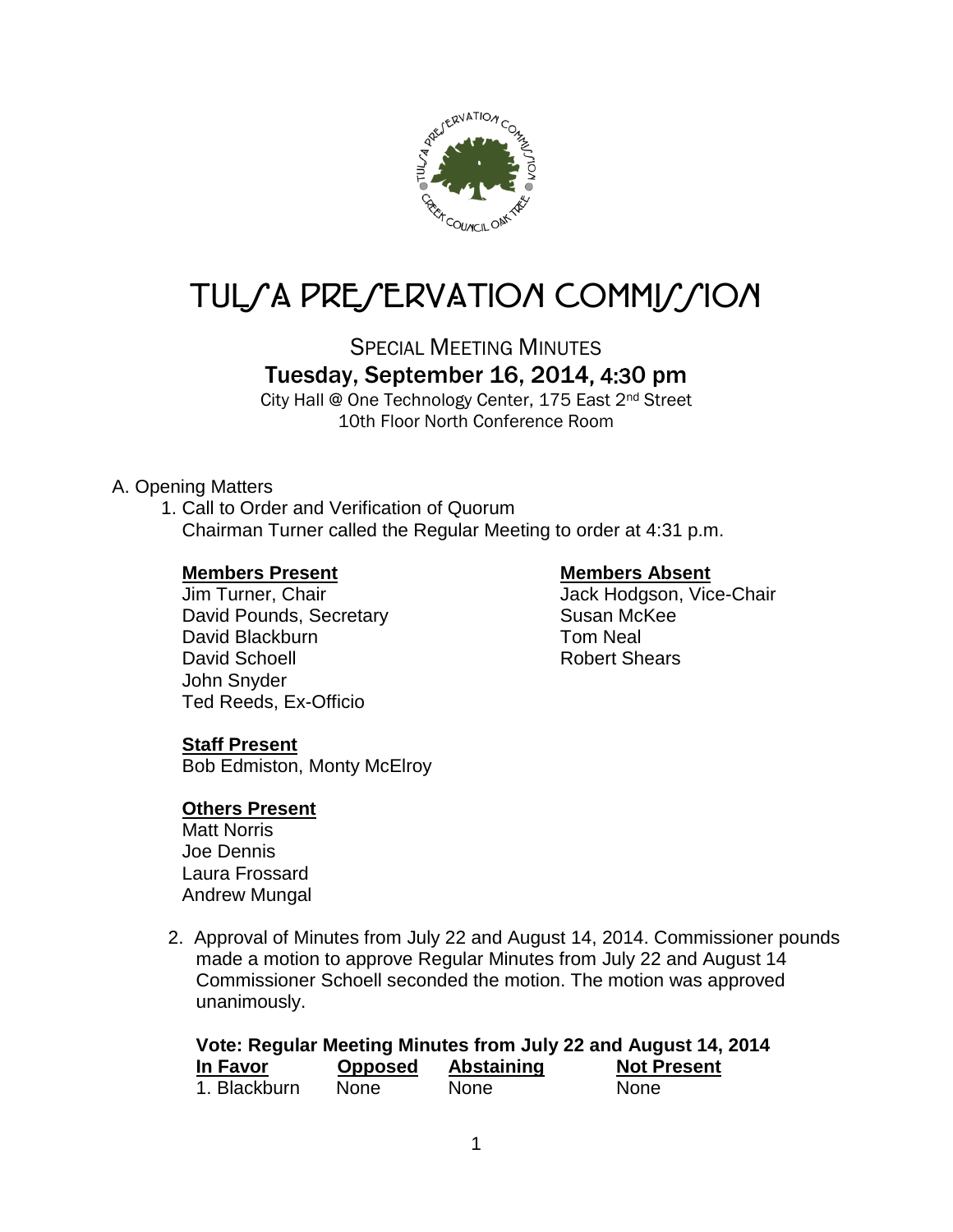- 2. Pounds
- 3. Schoell
- 4. Snyder
- 5. Turner
- 3. Disclosure of Conflicts of Interest No one reported a conflict of interest with the proposals on the agenda.

#### B. Actionable Items

## **1. COA-14-23 / 1803 S. Quincy Avenue** (Swan Lake)

Applicant: Matthew and Diama Norris COA Subcommittee Review Date: None Request:

Replace original 4 over 1 wood windows with 4 over 1 aluminum double-pane windows with exterior muntins to match original pattern.

Monty McElroy presented Mr. Norris's Certificate of Appropriateness application to the Commission and read the applicable guidelines. Mr. Norris was present to answer questions.

Mr. Norris said the original windows were in terrible condition and very inefficient. He said he had researched alternatives and even had estimates to refurbish the original windows, but the cost was more than the replacements.

Commissioner Blackburn made a motion to approve the application. Commissioner Schoell seconded the motion. Chairman Turner asked for a vote on the motion.

### **Vote: 1803 S. Quincy Avenue** (Swan Lake)

| In Favor     | <b>Opposed</b> | Abstaining  | <b>Not Present</b> |
|--------------|----------------|-------------|--------------------|
| 1. Blackburn | None           | <b>None</b> | None               |
|              |                |             |                    |

- 2. Pounds
- 3. Schoell
- 4. Snyder
- 5. Turner

The motion to approve was approved unanimously. Guidelines cited: A.4.1, and A.4.5.

**2. Ambassador Hotel / 1324 S. Main Street – Listed on National Register**

(Subject to a 2011 Deed of Preservation Easement which deeds to the City of Tulsa a perpetual easement encompassing the …"entire exterior of the Structure, including but not limited to wall surfaces, …" ) Applicant: Michael Murray

#### Request:

Install 5 exterior emergency exit lights to sides and rear of building.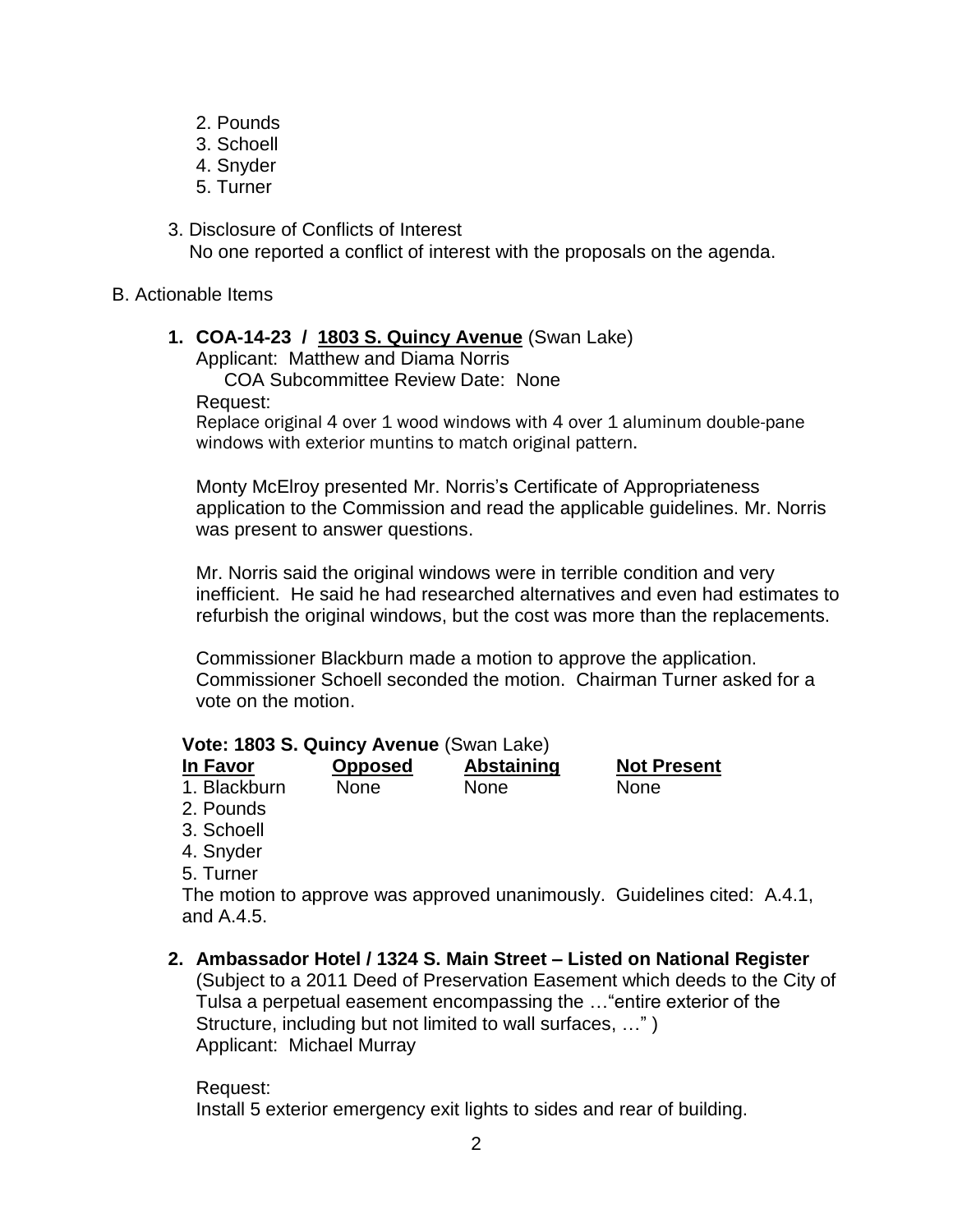Monty McElroy presented Mr. Murray's application to the Commission and read the applicable Secretary of the Interior's Standards as well as the Guidelines produced by the National Park Service to guide the interpretation of the Standards. Mr. Murray was unable to attend. Mr. Mungal, hotel manager, was present to answer questions.

Mr. Mungal explained that the Ambassador is planning to join the Marriott Autograph Collection of hotels. In order to become a part of that group, an upgrade is needed to their emergency exit lighting to meet the minimum Life Safety Standards required by Marriott.

McElroy noted that this is a preservation easement, not a COA. He explained the Secretary of the Interior Standards apply considering changes to the property under the easement. He noted that some of the lights had already been installed under the awnings.

Commissioner Schoell made a motion to approve the application. Commissioner Blackburn seconded the motion. Chairman Turner asked for a vote on the motion.

#### **Vote: 1324 S. Main Street – Ambassador Hotel**

|             | <b>Not Present</b>           |
|-------------|------------------------------|
| <b>None</b> | None                         |
|             | Abstaining<br><b>Opposed</b> |

- 2. Pounds
- 3. Schoell
- 4. Snyder
- 5. Turner

The motion to approve was approved unanimously.

#### **3. COA-14-24 / 1728 S. St. Louis** (Swan Lake)

Applicant: Joe Dennis and Laura Frossard COA Subcommittee Review Date: None

(Work stared prior to COA)

Request:

- 1. Replace front retaining walls with new concrete retaining wall faced with rusticated concrete veneer to simulate rock-faced block.
- 2. Replace wood and concrete front porch steps with concrete porch steps.

Monty McElroy presented Mr. Dennis and Ms. Frossard's Certificate of Appropriateness application to the Commission and read the applicable guidelines. The applicants were present to answer questions.

Mr. Dennis explained that he removed two dilapidated retaining walls and built a concrete wall on which he proposed to face with a rusticated concrete veneer that he made from a mold of the original foundation walls.